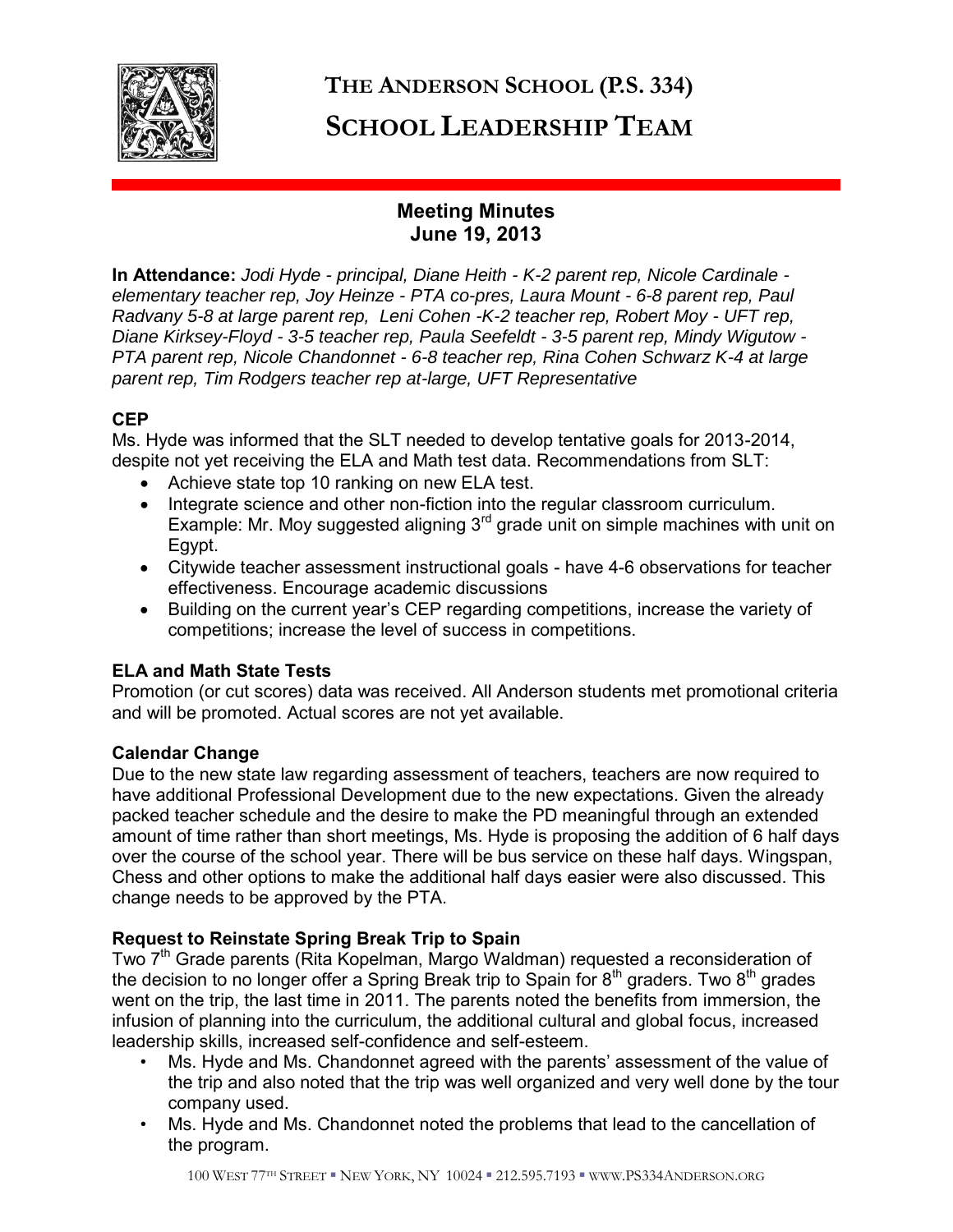- o Very demanding on the teacher in charge and on the administration. The liability concerns are significant and numerous, particularly regarding health and safety.
- o Was a great motivational tool in the weeks immediately prior to the trip and right after, but also created a very detrimental "haves vs. have nots" scenario among the students.
- o Fundraising did occur at the time, but not enough to truly offset the \$3000 cost, or increase the number of students able to travel.
- Was suggested that parents could coordinate it themselves with the same tour company but that no Anderson teacher could join an unsanctioned trip.

# **Planning for Ms. Hyde's Absence**

As noted in her May letter to the school, Ms. Hyde will be going on Maternity Leave in November, returning at the end of January.

- In her absence the two Assistant Principals, Ms. Jordan and Mr. Schliessman will take on many of her responsibilities, including SLT.
- Someone from Network will come to the Principal's Cabinet Meeting to represent Anderson and offer other assistance to the VPs.

# **5th Grade Bubble Plans**

No changes to the plans reported at the May SLT meeting. Parent response to the plans appear positive, particularly regarding the semi-middle school immersion, rather than total immersion.

## **Teacher Assignments**

Teacher assignments for 2013-2014 have not yet been made; the bubble class makes things more complicated. Change always occurs.

 $\bullet$  4<sup>th</sup> Grade teacher, Becky Cohen is leaving Anderson to go to Speyer

# **Time Management Program for Grades 5-8**

The program will be offered to the students in the  $3<sup>rd</sup>$  week of school, dates are complicated by the early Jewish Holidays

- Investigation into a suitable provider continues. Ms. Heinze will investigate recommendations from several private schools.
- The PTA will invite the provider to provide a presentation to parents, the same week or close to the timing of the student program to assist parents in obtaining the life skills they will need as their child transitions to middle school and the increased workload and responsibilities.

# **Homework Policy**

Parents expressed concerns about the homework policy:

- Discrepancies between classroom work vs. in class projects
- Credit for doing homework.
- Test anxiety due to the increased importance of the tests.
- Few tests, thus few grades, determining overall grade.
- H.S. and College emphasize projects and research papers over tests.
- Possible to be in the bottom half of the class, percentage-wise, with a 95.

The Homework Committee will be evaluating the policy over the summer. Focusing on:

- Consistency of guidelines from syllabus.
- Classroom work vs. in class projects.